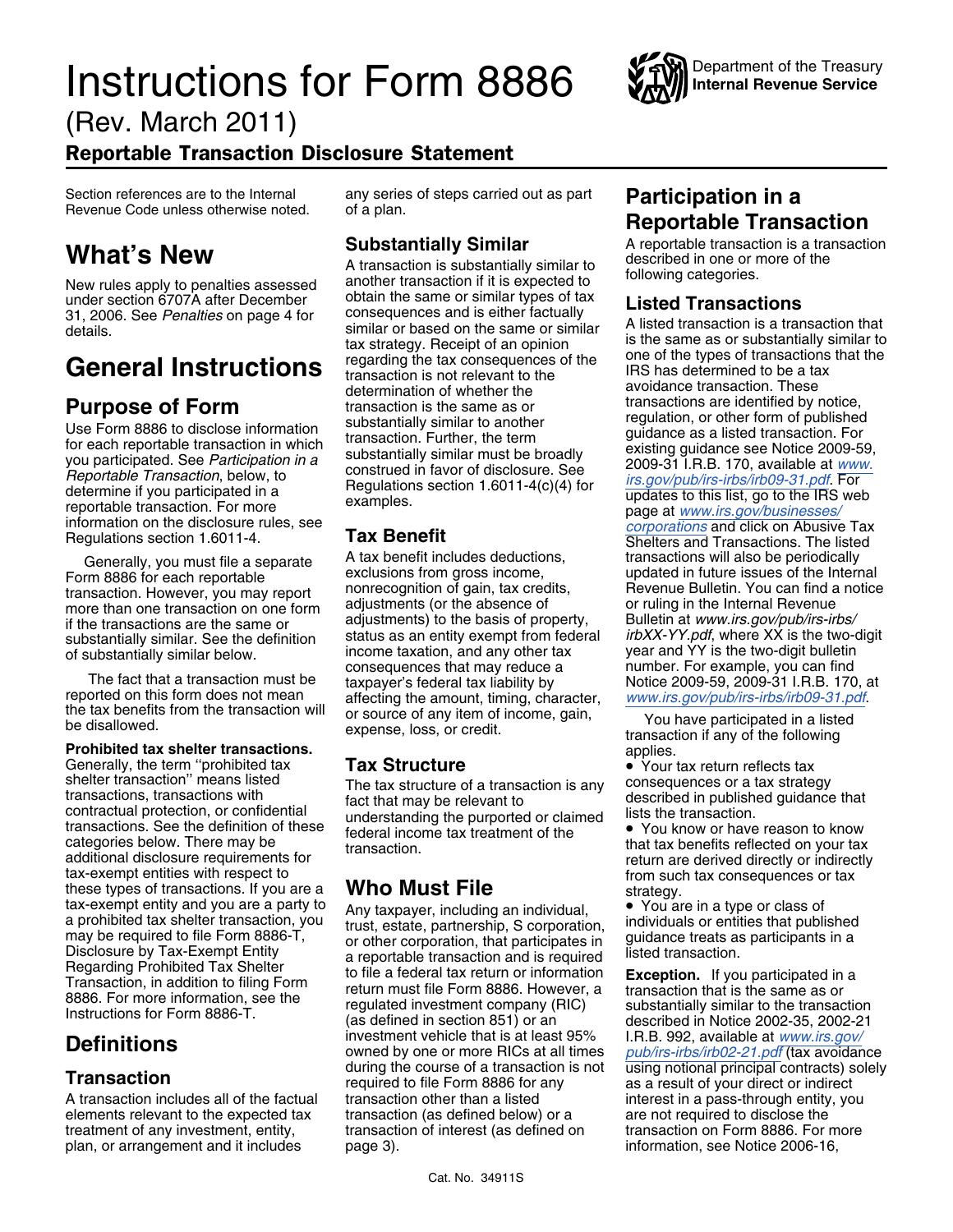## 2006-9 I.R.B. 538, available at *[www.irs.](http://www.irs.gov/pub/irs-irbs/irb06-09.pdf)* partner, shareholder, or beneficiary is • For partnerships with only

related party (as described in section **Transactions With** years, whether or not any losses<br>267(b) or 707(b)) under conditions of **Contractual Protection** through to one or more partners 267(b) or 707(b)) under conditions of **Contractual Protection** through to one or more partners.<br>
confidentiality and for which you or a **A** transaction with contractual **Contractum Contractum Confidential Contractus** advisor places a limitation on your to a full refund or partial refund of fees<br>disclosure of the tax treatment or tax if all or part of the intended tax

partnership or trust in which all of the You have participated in a *Section 165 loss.* For purposes of

such as through a referral fee or shareholder, or beneficiary) has that meets the threshold amounts over<br>fee-sharing arrangement. Fees do not participated in the transaction with include amounts paid to a person, contractu capacity as a party to the transaction. Loss I ransactions and the 5 indicate combined.<br>The IRS will scrutinize all of the facts A loss transaction is a transaction that combined. and circumstances in determining results in your claiming a loss under The types of losses included in this whether consideration received in section 165 (described later) if the category are section 165 losses, whether consideration received in section 165 (described later) if the connection with a confidential connection with a confidential and the section 165 loss is as including amounts deductible under a<br>transaction constitutes fees. For the follows purposes of determining the minimum fee, related parties (as described in any single tax year or \$4 million in any results in a deduction under section<br>section 267(b) or 707(b)) will be treated combination of tax years (At least 165. However, this category d section 267(b) or 707(b)) will be treated combination of tax years. (At least 165. However, this category does not<br>as the same individual or entity.  $\frac{\text{sgn}}{\text{sgn}}$  000 for a single tax year if the loss include losses des

transaction and your disclosure of the or not the loss flows through from an S You have participated in a loss<br>tax treatment or tax structure of the corporation or partnership).<br>transaction if your tax return reflects a<br>tr

(but not the partner, shareholder, or as partners (looking through any **Confidential Transactions** beneficiary) has participated in the partners that are also partnerships), at

related party paid an advisor a<br>minimum fee (defined below). A<br>transaction is a transaction for which you single tax year or \$4 million in any<br>transaction is considered to be offered have, or a related party (as described under conditions of confidentiality if the sections 267(b) or 707(b)) has, the right not any losses flow through to one or advisor places a limitation on your to a full refund or partial refund of fees more partners or sha disclosure of the tax treatment or tax if all or part of the intended tax • For trusts, at least \$2 million in any<br>structure of the transaction and the consequences from the transaction are single tax year or \$4 million in structure of the transaction and the consequences from the transaction are single tax year or \$4 million in any<br>limitation on disclosure protects the not sustained. It also includes a combination of tax years, whether or<br>c confidentiality of the advisor's tax transaction for which fees are not any losses flow through to one or<br>strategies. The transaction is treated as contingent on your realization of tax more beneficiaries. (At least \$50,00 strategies. The transaction is treated as contingent on your realization of lax<br>confidential even if the conditions of benefits from the transaction. For for a single tax year if the loss arose<br>confidentiality are not lega confidentiality are not legally binding on exceptions and other details, see from a section 988 transaction defined<br>vou. See Requiations section Regulations section 1.6011-4(b)(4) and in section 988(c)(1) (relating to fore you. See Regulations section **Regulations section 1.6011-4(b)(4)** and in section 988(c)(1) (relating to foreign<br>1.6011-4(b)(3) for more information Rev. Proc. 2007-20, 2007-7 I.R.B. 517, currency transactions), whether or 1.6011-4(b)(3) for more information. Rev. Proc. 2007-20, 2007-7 I.R.B. 517, currency transactions), whether or not available at *[www.irs.gov/pub/irs-irbs/](http://www.irs.gov/pub/irs-irbs/irb07-07.pdf)* the loss flows through from an S<br> **Minimum fee.** For a corporatio

owners or beneficiaries are transaction with contractual protection if the above threshold amounts, a section<br>corporations (excluding S corporations) vour tax return reflects a tax benefit 165 loss is adjusted for any salv corporations (excluding S corporations), your tax return reflects a tax benefit and the minimum fee is \$250,000. For all the fransaction and as described and bor any insurance or other the minimum fee is \$250,000. For all from the transaction and, as described value and for any insurance or other<br>others the minimum fee is \$50,000 above you have the right to a full or compensation received. However, a others, the minimum fee is \$50,000. above, you have the right to a full or compensation received. However, and the right to a full or compensation received. However, and the right of the right to a full or compensation rec The minimum fee includes all fees<br>
for a tax strategy, for advice (whether<br>
for a tax strategy, for advice (whether<br>
or income,<br>
contrigenting to the transaction will be<br>
or initiations. The full amount of a loss<br>
conside paying fees to an advisor if you know or<br>should know that the amount you pay individually does not, then the In determining whether a transaction<br>will be paid indirectly to the advisor, pass-through entity (but not the par pass-through entity (but not the partner, results in a taxpayer claiming a loss<br>shareholder, or beneficiary) has that meets the threshold amounts over

follows. Follows. Follows. Follows. For example that treats a transaction as a

• For individuals, at least \$2 million in sale or other disposition or otherwise any single tax year or \$4 million in any results in a deduction under section \$50,000 for a single tax year if the loss include losses described in Rev. Proc.<br>arose from a section 988 transaction [2004-66, 2004-50 l.R.B. 966, available You have participated in a arose from a section 988 transaction 2004-66, 2004-50 I.R.B. 966, available<br>confidential transaction if your tax defined in section 988(c)(1) (relating to at [www.irs.gov/pub/irs-irbs/irb04-50.pdf](http://www.irs.gov/pub/irs-irbs/irb04-50.pdf)

transaction is limited as described • For corporations (excluding S section 165 loss that equals or exceeds above. If disclosure by a pass-through corporations), at least \$10 million in any the applicable threshold amount. If you entity (partnership, S corporation, or single tax year or \$20 million in any are a partner, sharehol entity (partnership, S corporation, or single tax year or \$20 million in any are a partner, shareholder, or trust) is limited, but disclosure by the combination of tax years. beneficiary of a pass-through entity

not limited, then the pass-through entity corporations (excluding S corporations) A confidential transaction is a confidential transaction. least \$10 million in any single tax year transaction that is offered to you or a<br>
related party (as described in section<br> **Transactions With**<br>
vears, whether or not any losses flow<br>
related party (as described in section<br> **Transactions With**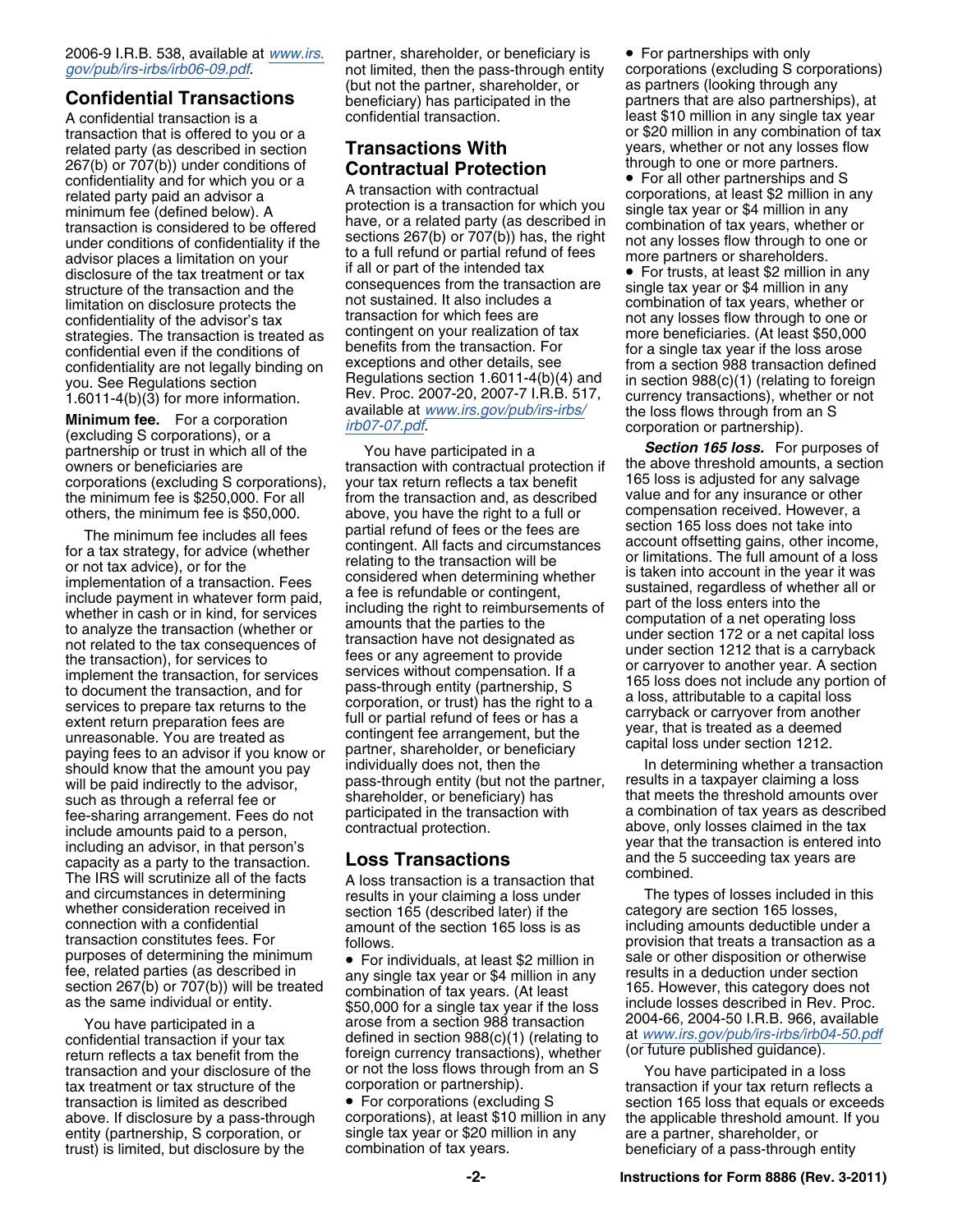netting at the entity level) that equals or amount. For this purpose, a tax return transaction with a significant book-tax the section 165 loss allocable to the <sup>6, 2006</sup>, write "book-tax difference" in taxpayer, regardless of whether all or parentheses after the name of the

similar to one of the types of<br>transactions that the IRS has identified<br>**Transactions With a Brief Asset** corporation would be considered to transactions that the IRS has identified **Holding Period**<br>by notice, regulation, or other form of **Holding Period** participate in the transaction if it were a<br>published quidance as a transaction of **The disclosure requirem** published guidance as a transaction of The disclosure requirement for this domestic corporation filing a tax return<br>interest It is a transaction that the IRS category has been eliminated for effecting items from the transa interest. It is a transaction that the IRS category has been eliminated for enterpreticting items from the transaction<br>and Treasury Department believe has a transactions entered into on or after eporting shareholder of a f and Treasury Department believe has a transactions entered into on or after<br>notential for tax avoidance or evasion August 3, 2007. However, this does not potential for tax avoidance or evasion, August 3, 2007. However, this does not corporation participates in a transaction<br>but for which there is not enough relieve taxpayers of any disclosure of interest if the published qu but for which there is not enough and the relieve taxpayers of any disclosure of interest if the published guidance<br>information to determine if the cobligations for brief asset holding identifying the transaction includes information to determine if the obligations for brief asset holding identifying the transaction includes the<br>transactions that were entered into reporting shareholder among the types transaction should be identified as a tax transactions that were entered into reporting shareholder among the types avoidance transaction. The requirement before August 3, 2007. The rules for or classes of individuals or entities<br>to disclose transactions of interest brief asset holding period reportable identified as participants. See to disclose transactions of interest brief asset holding period reportable<br>to disclose transactions of interest transactions entered into before August applies to transactions of interest transactions entered into before August Regulations section 1.6011-4(c)(3)(i)(G) entered into after November 1, 2006 3, 2007, are contained in Regulations for details. entered into after November 1, 2006. 3, 2007, are contained in Regulations for existing quidance see Notice section 1.6011-4 in effect prior to Section 1.6011-4<br>2009-55 2009-31 LB B 170 available August 3, 2007. 2009-55, 2009-31 I.R.B. 170, available August 3, 2007. **Request for Ruling**

difference are no longer reportable **Transaction Categories, When and How To File**<br>transactions. These transactions do not **Published Guidance** Attach Form 8886 to your income tax<br>For more details, see Notice 2006-6. A tra

(partnership, S corporation, or trust), However, Notice 2006-6 does not 2007-20. The IRS may also determine you have participated in a loss relieve taxpayers of any disclosure by individual letter ruling that an transaction if your tax return reflects a obligations for significant book-tax individual letter ruling request satisfies section 165 loss allocable to you from difference transactions that should have the reporting requirements. See the pass-through entity (disregarding been disclosed on a return with a due *Request for Ruling* below for more<br>
netting at the entity level) that equals or date prior to January 6, 2006. If you are information on submitti exceeds the applicable threshold filing Form 8886 to disclose a request. is deemed to reflect the full amount of difference that was due prior to January **Shareholders of Foreign**<br>the section 165 loss allocable to the 6, 2006, write "book-tax difference" in **Corporations** taxpayer, regardless of whether all or parentheses after the name of the Special rules apply to determine<br>part of the loss enters in the transaction on line 1a. If any other whether a reporting shareholder of a<br>computation may carry back or carry over to another transactions, see Regulations section<br>may carry back or carry over to another transactions, see Regulations section in a controlled foreign corporation, or a<br>year. 1.6011-4 in effect year. 1.6011-4 in effect before August 3, 10% shareholder (by vote or value) of a<br>2007, and the instructions for Form qualified electing fund. For all<br>2007, and the instructions for Form qualified electing fund. For all<br>ca

at [www.irs.gov/pub/irs-irbs/irb09-31.pdf](http://www.irs.gov/pub/irs-irbs/irb09-31.pdf). This category includes transactions You may request a ruling from the IRS<br>The IRS may issue a new, or update that result in your claiming a tax credit to determine whether a transa the existing, notice, regulation, or other (including a foreign tax credit) of more shows to be disclosed. The request for a<br>form of guidance that identifies a statution final \$250,000 if the asset giving rise to shing mus You have participated in a<br>transaction of interest if you are one of<br>the types or classes of individuals or<br>entities identified as participants in the<br>transaction in the published guidance<br>describing the transaction of in disallowed under section 901(k) the taxpayer to disclose the transaction **Eliminated Categories** (including transactions eligible for the will not be suspended during the period **Transactions With a Significant**<br> **EXCEPTION SEE ARE SERVALUES** Spending.<br> **EXCEPTION SEE ARE SUGA-50 U.B.B. 969, available**<br>
The disclosure requirement for this at *[www.irs.gov/pub/irs-irbs/irb04-50.pdf](http://www.irs.gov/pub/irs-irbs/irb04-50.pdf)*,<br>
category has

If the significant book-tax difference a determination in published guidance return), including amended returns, for<br>transaction is also a transaction that it is not subject to the reporting each tax year in which you participated described in any of the remaining requirements. For more information see in a reportable transaction. If a reportable transaction categories, the Rev. Proc. 2004-66; Rev. Proc. reportable transaction results in a loss transaction must still be disclosed. For 2004-67, 2004-50 I.R.B. 967, available or credit carried back to a prior tax<br>more information, see the instructions at www.irs.gov/pub/irs-irbs/irb04-50.pdf: vear. attach Form 8886 at *[www.irs.gov/pub/irs-irbs/irb04-50.pdf](http://www.irs.gov/pub/irs-irbs/irb04-50.pdf)*; year, attach Form 8886 to an for line 2 on page 6. The rev. Proc. 2004-68; and Rev. Proc. application for tentative refund (Form

**Transactions of Interest** a transaction of interest a transaction of interest by transaction should have been A transaction of interest is a transaction disclosed.<br>
that is the same as or substantially disclosed.<br>
that is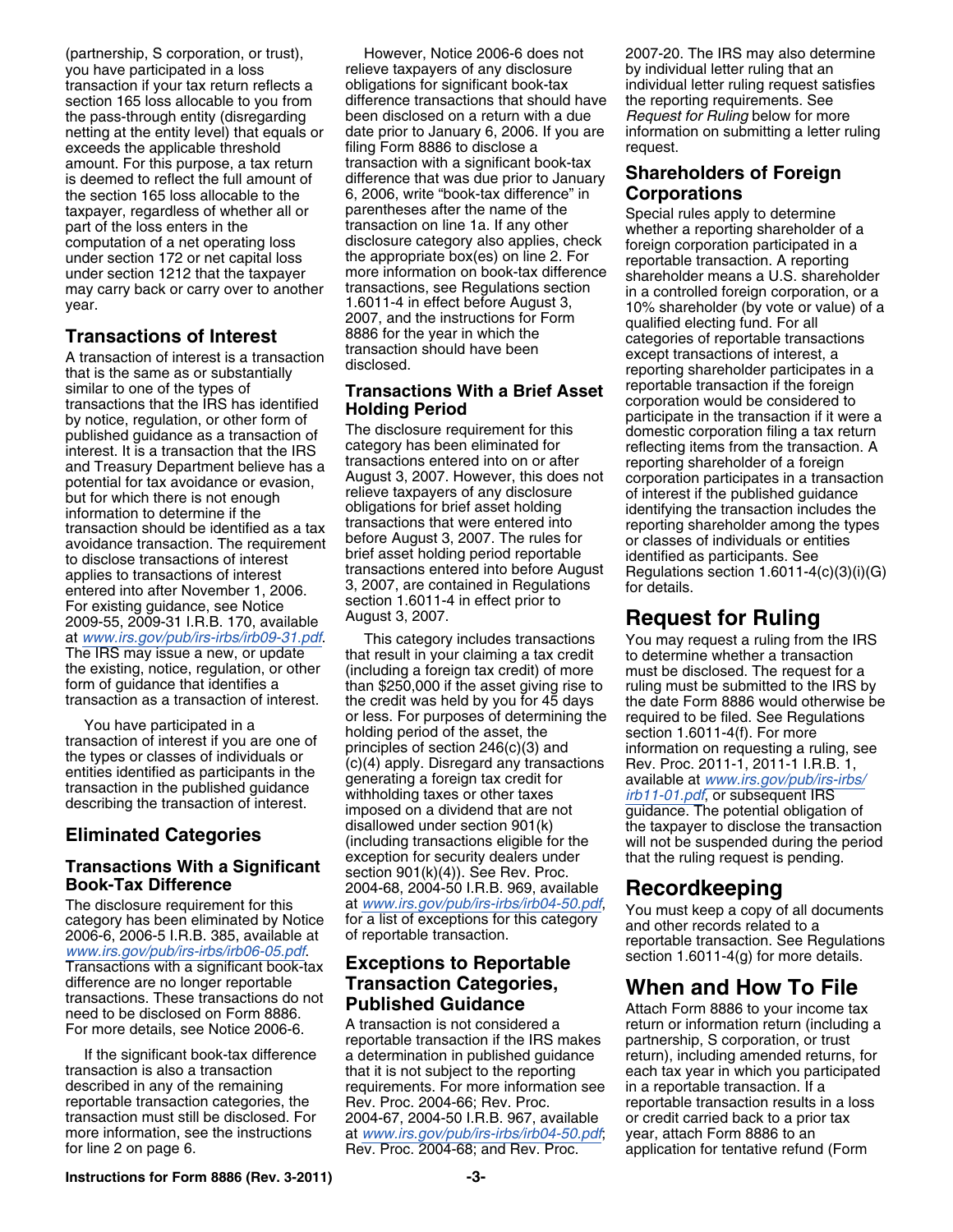1045 or 1139) or amended return for **• Listed Transaction entered into** \$10,000 in the case of an individual,

If you file your income tax return<br>electronically, the copy sent to OTSA<br>must show exactly the same<br>information, word for word, provided<br>interest. information, word for word, provided<br>with the electronically filed return and it<br>must be provided on the official IRS and the transaction becomes a 6662A. This penalty applies to the must be provided on the official IRS and under which the transaction becomes a 6662A. This penalty applies to the<br>Eorm 8886 or an exact copy of the listed transaction or transaction of amount of the understatement that is Form 8886 or an exact copy of the listed transaction or transaction or amount of the understatement that is<br>Form If you use a computer-generated linterest may also provide the time for attributable to any listed transactio form. If you use a computer-generated interest may also provide the time for form. If you use a computer-generated if iling Form 8886. You must file Form and transaction and transaction and transaction and transmitted by s exact copy of the official IRS form. See 8886 in the time and in the manner listed transaction) with a significant tax<br>the instructions for your income tax stated above regardless of whether you avoidance purpose. The pena the instructions for your income tax<br>return for information on electronic filing participated in the transaction in the increases for transactions that are not<br>and substitute forms.<br>gear in which the transaction became a d

reportable transaction, Form 8886 will income tax return or information return<br>not be considered late if you file Form that reflects any amount of section 165<br>8886 with OTSA within 60 days after loss from the transaction.<br> the due date of your return including<br>extensions **Multiple Disclosures** 

# **Transaction and/or Transaction** you also plan to disclose the or (c) files a form that fails to include of Interest After Filing Tax transaction under other published the information required (or includes

Fraction becomes a listed<br>
If a transaction or a transaction of interest<br>
after you file a tax return (including an<br>
amended return) reflecting your<br>
participation in the listed transaction or<br>
participation in the listed then you must file Form 8886 according with respect to a reportable transaction

**• Listed Transaction entered into** 

# the carryback years. **after August 2, 2007.** If you entered and \$50,000 in any other case. The

**Transaction of Interest entered** be imposed. For information, see OTSA Mail Stop 4915 entered into a transaction after **I.R.B. 493**, available at *[www.irs.gov/](http://www.irs.gov/pub/irs-irbs/irb05-07.pdf)*<br>1973 North Rulon White Blvd. **November 1, 2006, that later becomes** pub/irs-irbs/irb05-07.pdf, and Rev. November 1, 2006, that later becomes Ogden, Utah 84404 a transaction of interest, then you must Proc. 2007-21, 2007-9 I.R.B. 613,<br>If you file your income toy return and File Form 8886 with OTSA within 90 available at www.irs.gov/pub/irs-irbs/

> filing Form 8886. You must file Form any reportable transaction (other than a<br>8886 in the time and in the manner any listed transaction) with a significant tax listed transaction or transaction of

**Subsequent Loss Transactions**<br>
If you are a partner in a partnership,<br>
If a transaction becomes a loss<br>
transaction because the losses equal or<br>
scause and good faith defense under<br>
scause and good faith defense under<br>
sc

**transaction under other published quidance, for example, Requiations** 

transaction or transaction of interest, penalty for failure to include information *If you are required to pay a*<br>then you must file Form 8886 according with respect to a reportable transaction *If penalty under section 67* to the following rules. is 75% of the reduction in the tax *section 6662A, you may be* **Listed Transaction entered into** reported on the income tax return as a *required to disclose them on reports* **before August 3, 2007.** If you entered result of participation in the transaction *filed with the Securities and Exchange* into a transaction before August 3, or that would result if the transaction *Commission. If you do not disclose* 2007, that later becomes a listed were respected for federal tax *these penalties, you may incur* transaction, then you must attach Form purposes, but not less than \$5,000 in *additional penalties under section* 8886 to the first tax return you file after the case of an individual and \$10,000 in *6707A(e). For more information, see* the date the transaction became a any other case. The annual maximum *section 6707A(e) and Rev. Proc.* listed transaction. Also file Form 8886 penalty for failure to disclose a *2005-51, 2005-33 I.R.B. 296, available* with OTSA as provided in *Also file* reportable transaction, other than a *at [www.irs.gov/pub/irs-irbs/irb05-33.pdf](http://www.irs.gov/pub/irs-irbs/irb05-33.pdf), separately*, above. listed transaction, cannot exceed *amplified by Rev. Proc. 2007-25,*

**Also file separately.** If this is an into a transaction after August 2, 2007, maximum annual penalty for failure to that later becomes a listed transaction, include information with respect to a then you must file Form 88 Internal Revenue Service **into after November 1, 2006.** If you section 6707A; Notice 2005-11, 2005-7

disclosed on Form 8886 in accordance<br>with these instructions. If the **Special Filing Rules**<br>**Subsequent Loss Transactions** transaction is not disclosed and a<br>reportable transaction understatement

extensions. **Multiple Disclosures** appropriate original, amended return, or If you are required to file Form 8886, application for tentative refund, **(b)** fails<br>you must do so regardless of whether to file the form with OTSA, if required, **Designation as a Listed** you must do so regardless of whether to file the form with OTSA, if required,<br>**Transaction and/or Transaction** you also plan to disclose the or (c) files a form that fails to include all **Return** guidance, for example, Regulations incorrect information). The Form 8886<br>Return section 1 6662-3(c)(2) must be completed in its entirety with

 $\frac{1}{2}$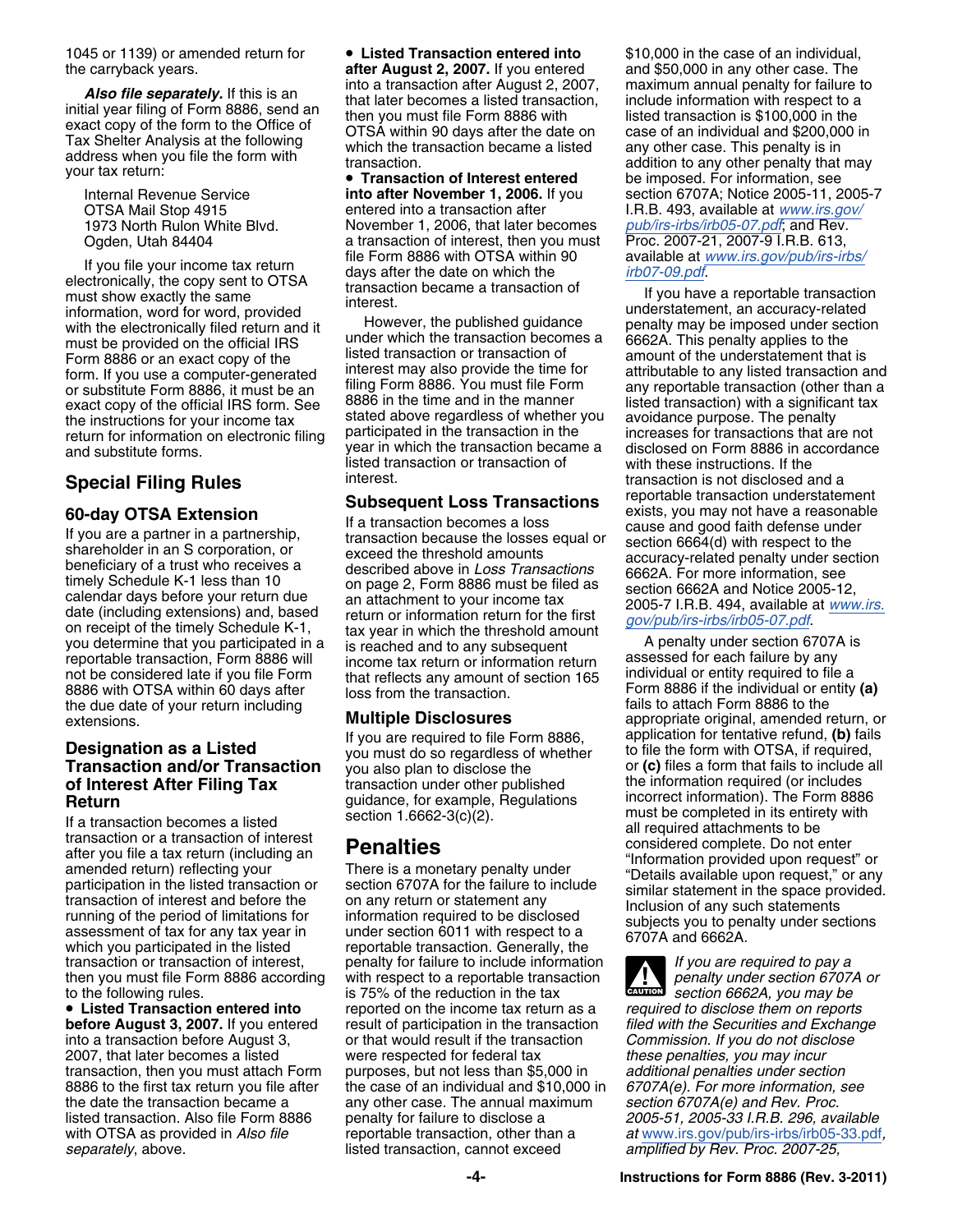## **Listed Transactions**<br>If you are required to disclose a listed<br>Initial your filer. If this is the firm

If you are required to disclose a listed<br>transaction and fail to do so within the<br>time and manner prescribed under<br>section 6011 and the related<br>regulations, then under section<br> $(6501(c)(10))$  the period to assess any<br>tax wit tax with respect to the listed transaction<br>will be extended beyond the normal ln order to be considered complete,<br>assessment period until one year after Form 8886 must be completed in its indicate that you are filing on a

meturn was filed. Write across the top of<br>
statement: "Section 6801 (c)(10)<br>
and the space provided, complete as much<br>
statement: "Section 6801 (c)(10)<br>
Disclosure" followed by the tax year<br>
and tax return to which the dis under penalties of perjury by the taxpayer and, if applicable, the paid **Item A Line 1b** preparer of Form 8886: "Under If you file more than one Form 8886 Enter the first year that you participated penalties of perjury, I declare that I with your return sequentially number in this transaction in year format penalties of perjury, I declare that I with your return, sequentially number<br>have examined this reportable exact of these forms and enter the have examined this reportable each of these forms and enter the (YYYY). If you are reporting for more transaction disclosure statement and, to statement number for this Form 8886 than one transaction, enter all initial transaction disclosure statement and, to statement number for this Form 8886 than one transaction, enter all initial<br>the best of my knowledge and belief, (for example, statement number 1 of 3), years in the space provided. the best of my knowledge and belief, interest of my knowledge and belief, interesting the space provided. If this reportable transaction disclosure additional space is needed, write "See statement is true, correct, and **ITEM B**<br>complete Declaration of preparer **ITEM B** omplete. Declaration of preparer<br>
(other than the taxpayer) is based on all<br>
information of which the preparer has the same as the year for which you are disclosing a<br>
any knowledge." Separate Forms 8886 filed (for example and separate cover letters must be tax return has a calendar tax year, submitted for each tax year for which enter the year shown on the return (for **Line 1c** you participated in the undisclosed example, 2007). If it is a fiscal year Enter the 9 digit and/or 11 digit number listed transaction. You must also submit return, enter the date the fiscal year provided to you. This number may be

2007-12 I.R.B. 761, available at <u>www</u>. a copy of the form and cover letter ends using the MM/DD/YYYY format irs.gov/pub/irs-irbs/irb07-12.pdf.<br>irs.gov/pub/irs-irbs/irb07-12.pdf. simultaneously to OTSA at the OTSA (for exa simultaneously to OTSA at the OTSA (for example, 06/30/2008). address indicated on page 4. See Rev. **Previously Undisclosed** Proc. 2005-26 for additional guidance. **Item C**

Form 8886 must be completed in its<br>the earlier of either: entirety with all required attachments. Protective basis by checking this box<br>The date you disclose the transaction To be considered complete, the (under the option • The date you disclose the transaction To be considered complete, the curricle in the option provided in by filing Form 8886 in the manner information provided on the form must Begulations section 1.6011-4(f)).<br>Begulation prescribed in Rev. Proc. 2005-26, describe the expected tax treatment Generally, the IRS will not treat a Form<br>2005-17 L.R.B. 965, available at www. and all potential tax benefits expected 8886 filed on a protective basis 2005-17 I.R.B. 965, available at *[www.](http://www.irs.gov/pub/irs-irbs/irb05-17.pdf)* and all potential tax benefits expected 8886 filed on a protective basis any<br>*irs.gov/pub/irs-irbs/irb05-17.pdf* (or besult from the transaction, describe differently than other Form [irs.gov/pub/irs-irbs/irb05-17.pdf](http://www.irs.gov/pub/irs-irbs/irb05-17.pdf) (or to result from the transaction, describe differently than other Forms 8886. An<br>subsequently published guidance), or any tax result protection with respect to incomplete form containing provides the information required under<br>section 6112 in response to a request<br>by the IRS to be able to<br>by the IRS under section 6112.<br>Section 6501(c)(10) is effective for<br>Section 6501(c)(10) is effective for<br>section 6501(c limitations period on assessment did<br>
Section 6501(c)(10) does not revive and the provided upon<br>
Section 6501(c)(10) does not revive and the considered a complete<br>
Section 6501(c)(10) does not revive and disclosure statem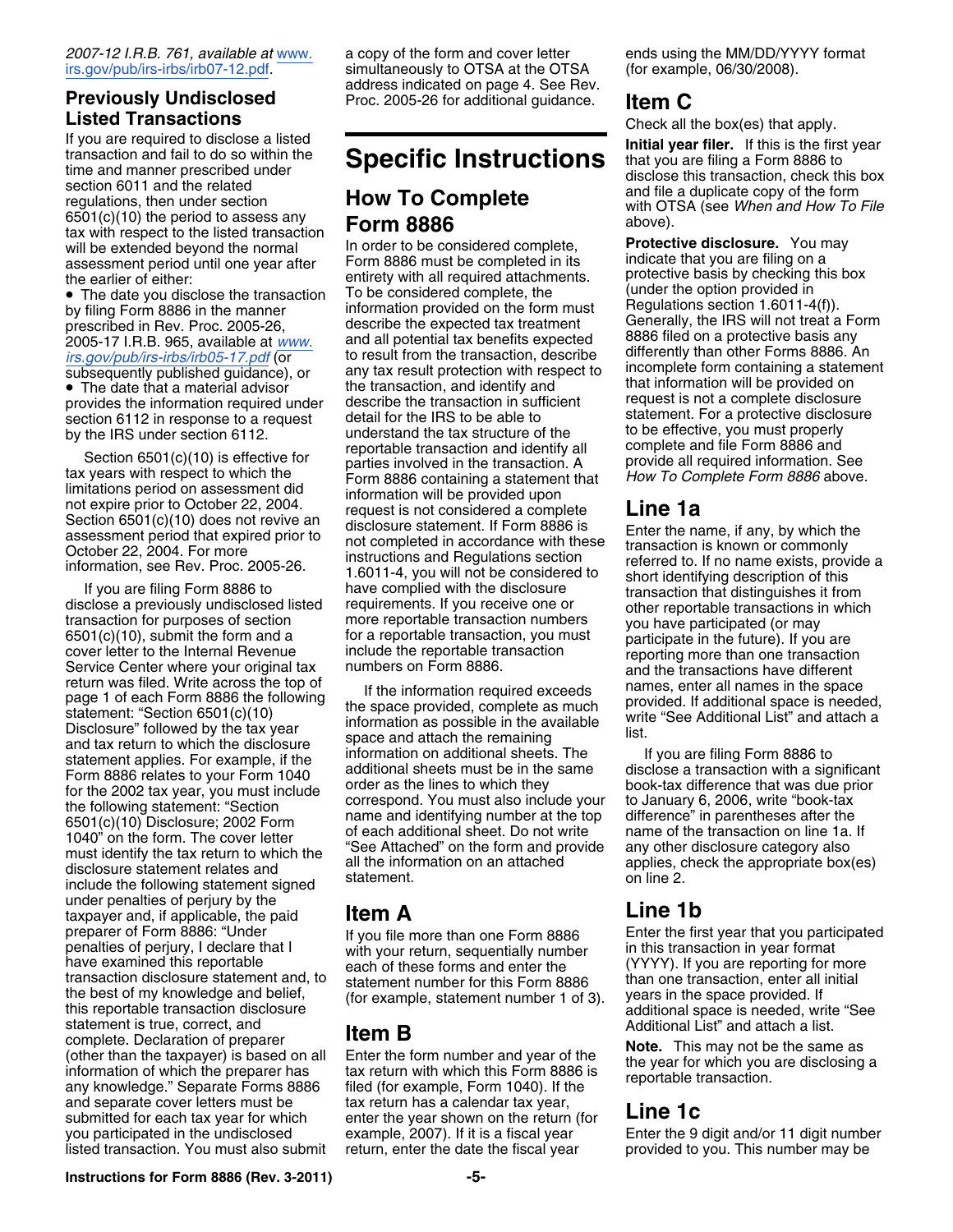referred to as a registration number or published guidance that identified the reflect on your tax return. There may be reportable transaction number and may transaction as a listed transaction or a more than one tax benefit to your transactions can have more than one transactions, identify the guidance as not limited to the following: deductions, number. If you have more than one shown in Notice 2009-59, or later IRS exclusions from gross income,<br>number for this transaction, include all guidance.<br>number for this transaction, include all guidance. number for this transaction, include all guidance. The match of gain, tax credits, numbers in the space provided. If a contract the space of adjustments (or absence of additional space is needed, write "See **Line 4** adjustments) to the basis of property,<br>Additional List" and attach a list. **De pet report mere than and status as an entity exempt from feder** 

transaction described in any of the security number (SSN) or EIN (if obligations, sales of property or<br>
remaining reportable transaction (known) for each individual or entity to interests in property, the formati remaining reportable transaction known) for each individual or entity to interests in property, the formation and<br>categories, it must still be disclosed and whom you paid a fee with regard to the dissolution of entities, a categories, it must still be disclosed and whom you paid a fee with regard to the dissolution of entities, and any<br>the box for all appropriate categories transaction if that individual or entity agreements between or among the box for all appropriate categories transaction if that individual or entity agreements between or among parties<br>(that is, a, b, c, d, or e) must be promoted, solicited, or recommended to the transaction. Also describe (that is, a, b, c, d, or e) must be promoted, solicited, or recommended to the transaction. Also describe any<br>vour participation in the transaction. or tax result protection with respect to the

Felleve taxpayers of any disclosure<br>
obligations for brief asset holding<br>
transactions that were entered into<br>
before August 3, 2007. The rules for<br>  $\bullet$  Implement the transaction.<br>  $\bullet$  Implement the transaction.<br>  $\bullet$  Im Implement the transaction, shares, or other securities. Describe, if brief asset holding period reportable • Document the transaction, or shares, or other securities. Describe, if brief asset holding period reportable • Do transactions entered into before August • Prepare tax returns to the extent the steps of the transaction and how each

 $\frac{1}{\text{Cautron}}$ 

**Line 2** corporation, or trust. In addition, if the entity exempt from federal income<br>Check the box(es) for all categories that "Foreign." On line 5b, provide the full<br>apply to the transaction being reported. name of the e apply to the transaction being reported. The magnificant orate of the entity. On line 5c, enter the complete Form 8886 on page 5.<br>The reportable transaction categors entity's EIN (if known). Use hyphens<br>are described under

However, if the transaction is also a Enter the name, address, and social obligations, satisfaction of liabilities or your participation in the transaction, or tax result protection with respect to the For more details, see *Transactions* provided tax advice related to the transaction. The term "tax result on page 3 and Notice 2006-6. The category for brief-asset ees paid to each of the individuals or and other third party products<br> **Note.** The category for brief-asset whatever form, whether in cash or in holding period has

*interest, you must check the* arrangement. A fee does not include reasons for the transaction and its *listed transaction box or transaction of* amounts paid to a person, including an structure. Describe market or business

Identify the notice, revenue ruling, Please check the box representing the your disclosure of information

begin with the letters "MA." Reportable transaction of interest. For listed transaction. A tax benefit includes but is Additional List" and attach a list.<br>
Meditional List" and attach a list.<br>
(formerly known as tax shelter<br>
transaction on this form unless the the same or<br>
transactions are the same or<br>
registration numbers or registration<br>

*With a Significant Book-Tax Difference* transaction. Also, enter the approximate protection" includes insurance company on page 3 and Notice 2006-6. The Transaction is a listed as paying fees are the transaction and how each as a contained in Regulations<br>
3, 2007, are contained in Regulations<br>
section 1.6011-4 in effect prior to unreasonable.<br>
August 3, 2007. For more

*transaction or transaction of* through a referral fee or fee-sharing **Describe the economic and business** *interest box in addition to any others* advisor, in that person's capacity as a conditions creating the tax benefit(s) or *that may apply.* **party to the transaction.** consequence(s) and the transaction's consequence(s) and the transaction's financial reporting if known.

**Line 3 Line 7a Line 7a** If you checked box 2b, explain how regulation, announcement, or other type of tax benefit the transaction will concerning the transaction was limited